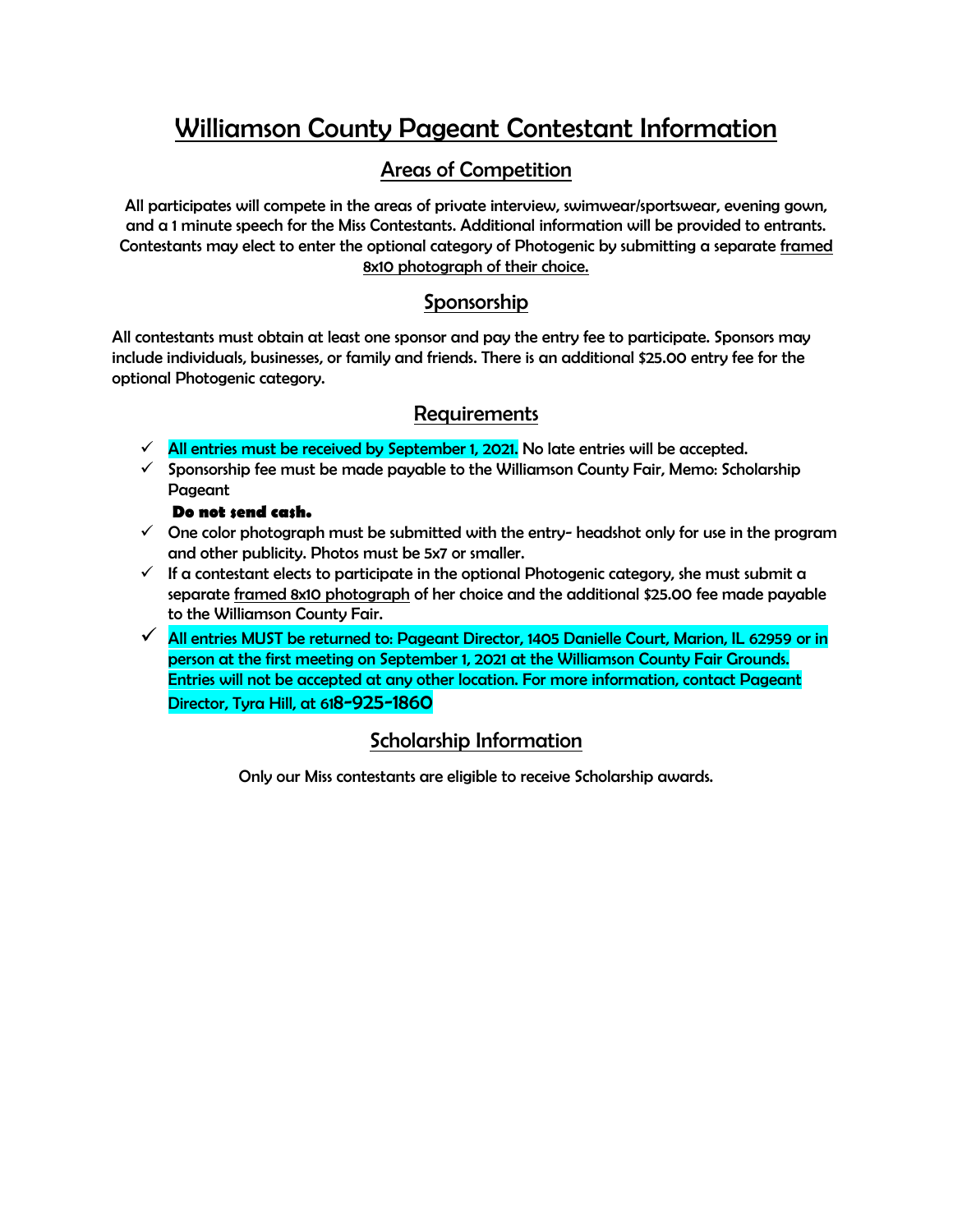# Williamson County Pageant Contestant Information

#### Circle Pageant Level:

Little Miss (5-7) Junior Miss (10-12) Miss (16-21) Name: \_\_\_\_\_\_\_\_\_\_\_\_\_\_\_\_\_\_\_\_\_\_\_\_\_\_\_\_\_\_\_\_\_\_\_\_ Age: \_\_\_\_\_\_ Birthday: \_\_\_\_\_\_\_\_\_\_\_\_\_\_\_\_\_\_\_\_\_\_\_\_ Address: \_\_\_\_\_\_\_\_\_\_\_\_\_\_\_\_\_\_\_\_\_\_\_\_\_\_\_\_\_\_\_\_\_\_\_\_\_\_\_\_\_\_\_\_\_ Home Phone: \_\_\_\_\_\_\_\_\_\_\_\_\_\_\_\_\_\_\_\_\_\_

| Parents: |          | Email: |
|----------|----------|--------|
| Height:  | Sponsor: |        |

Grade or Education Level: \_\_\_\_\_\_\_\_\_\_\_\_\_\_\_\_\_\_\_\_\_\_\_ School Attending: \_\_\_\_\_\_\_\_\_\_\_\_\_\_\_\_\_\_\_\_\_\_\_

Why did you enter this pageant? \_\_\_\_\_\_\_\_\_\_\_\_\_\_\_\_\_\_\_\_\_\_\_\_\_\_\_\_\_\_\_\_\_\_\_\_\_\_\_\_\_\_\_\_\_\_\_\_\_\_\_\_\_\_\_\_\_\_

Please create a small biography (50-150 words). Note special interests, accomplishments, memberships to clubs, talents, sports, future ambitions, hobbies, and an interesting fact about yourself.

 $\_$  ,  $\_$  ,  $\_$  ,  $\_$  ,  $\_$  ,  $\_$  ,  $\_$  ,  $\_$  ,  $\_$  ,  $\_$  ,  $\_$  ,  $\_$  ,  $\_$  ,  $\_$  ,  $\_$  ,  $\_$  ,  $\_$  ,  $\_$  ,  $\_$  ,  $\_$  ,  $\_$  ,  $\_$  ,  $\_$  ,  $\_$  ,  $\_$  ,  $\_$  ,  $\_$  ,  $\_$  ,  $\_$  ,  $\_$  ,  $\_$  ,  $\_$  ,  $\_$  ,  $\_$  ,  $\_$  ,  $\_$  ,  $\_$  ,

All contestants are required to submit this form along with the sponsorship fee.

\*Miss contestants are required to sign and return the pageant contract.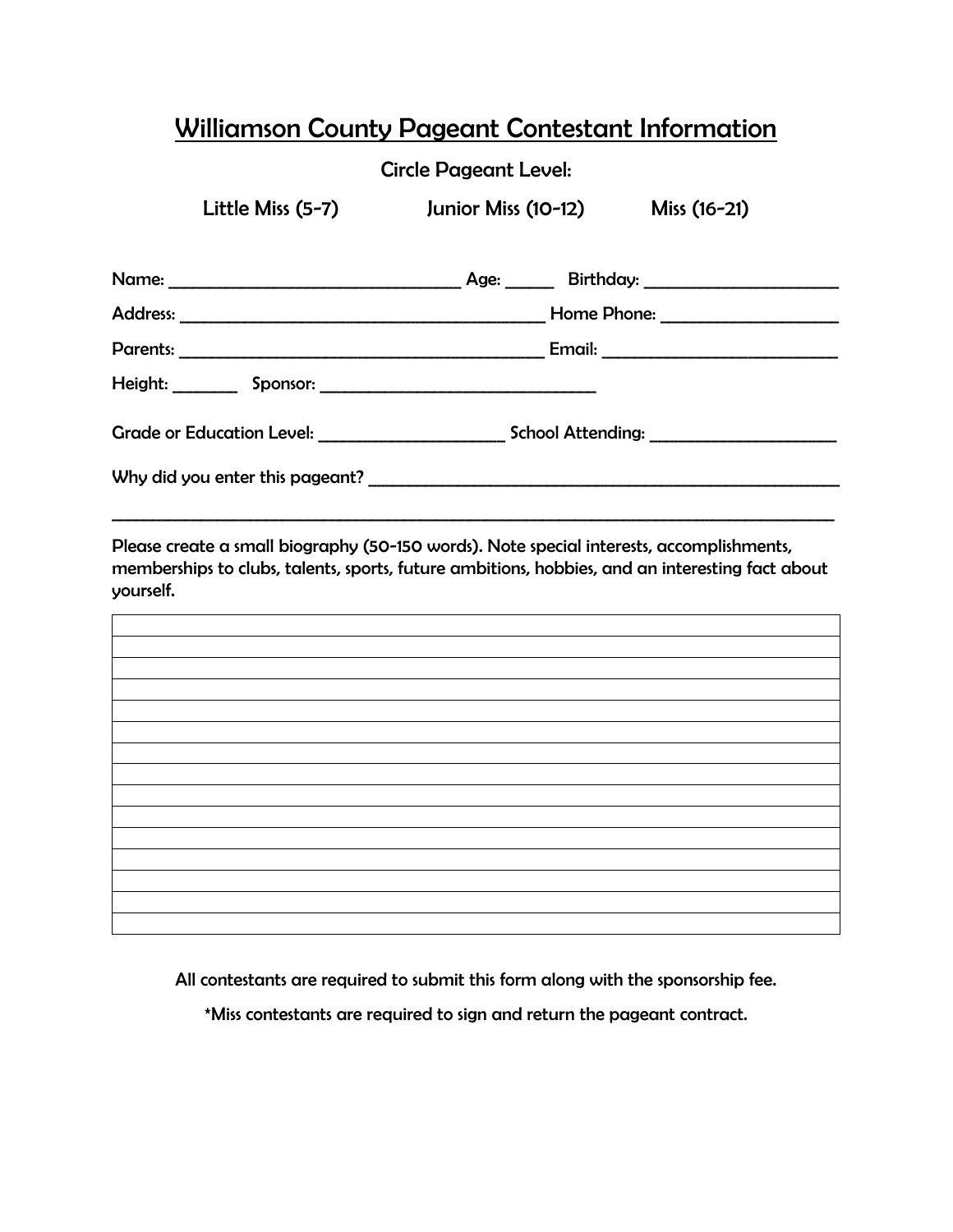Please return this portion with your entry form, payment, and signed contract if you are a competing in the Miss category.

| <b>Entry Fee (Mandatory)</b>       | Little: \$50.00<br>Junior: \$75.00<br>Miss: \$100.00 | Paid:                                                                                          |
|------------------------------------|------------------------------------------------------|------------------------------------------------------------------------------------------------|
| T-Shirt Size:                      | This is included in entry fee.                       | Size:<br>AL, AM, AS, YL, YM, YS                                                                |
| <b>Photogenic (Optional)</b>       | \$25.00                                              | Do you wish to enter in the<br><b>Photogenic Portion?</b><br>$N_{\underline{\qquad}}$<br>Paid: |
| All entry fees are non-refundable. | <b>Total Paid:</b>                                   |                                                                                                |

Deadline for Entry is September 1, 2021. No late entries will be accepted.

Please scroll down for additional information.